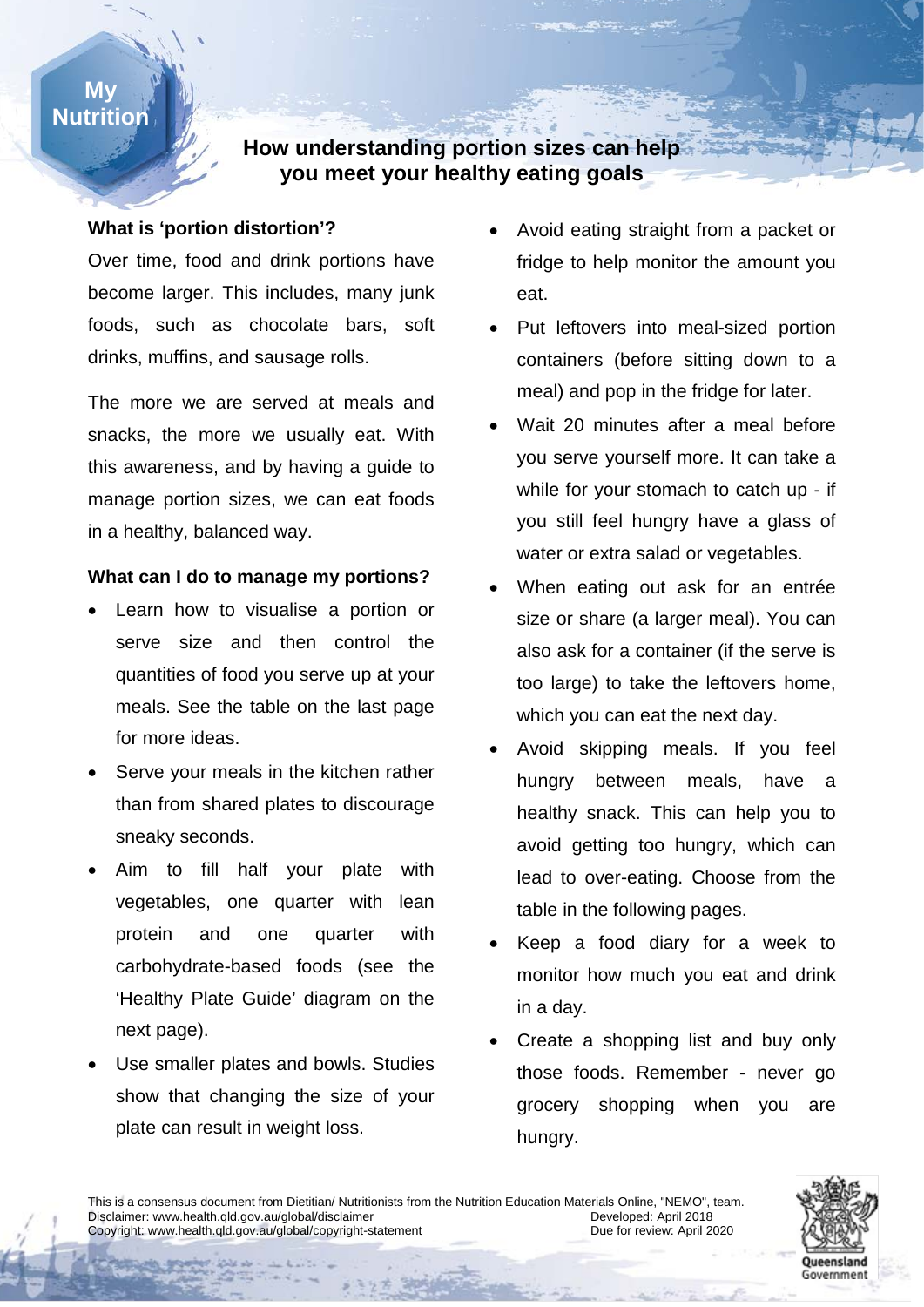**Other ways to help you manage your portions and achieve or maintain a healthy weight:** 

As well as recording *what* you eat, you could also record *how* you eat to help you gain control over your food (i.e. at the table, or in front of the tv). Speak with your Dietitian/Nutritionist about resources that may help with this.

- Practice mindful eating by focussing on the food you are eating and avoid distraction.
- Re-learn hunger and fullness signals, and stop eating when you feel comfortably satisfied. Monitor this at the beginning and end of your meals and snacks (see the NEMO resource 'The Hunger Level Scale').

between each mouthful, or try to increase the number of times you chew the food in your mouth. Monitor whether you eat different meals quickly, normally, or slowly, and find out what determines this.

Identify things that cause you to overeat i.e. buffets, social events, eating with friends etc and brainstorm ideas to help you manage these triggers.

#### **How much do I need to eat each day?**

Use the table on the second last page to help with meal and snack planning and to guide your food choices through the day. Overeating can come from healthy foods as well as junk foods.



This is a consensus document from Dietitian/ Nutritionists from the Nutrition Education Materials Online, "NEMO", team.<br>Disclaimer: www.health.gld.gov.au/global/disclaimer Disclaimer: www.health.qld.gov.au/global/disclaimer<br>
Copyright: www.health.qld.gov.au/global/copyright-statement Developed: Due for review: April 2020 Copyright: www.health.qld.gov.au/global/copyright-statement

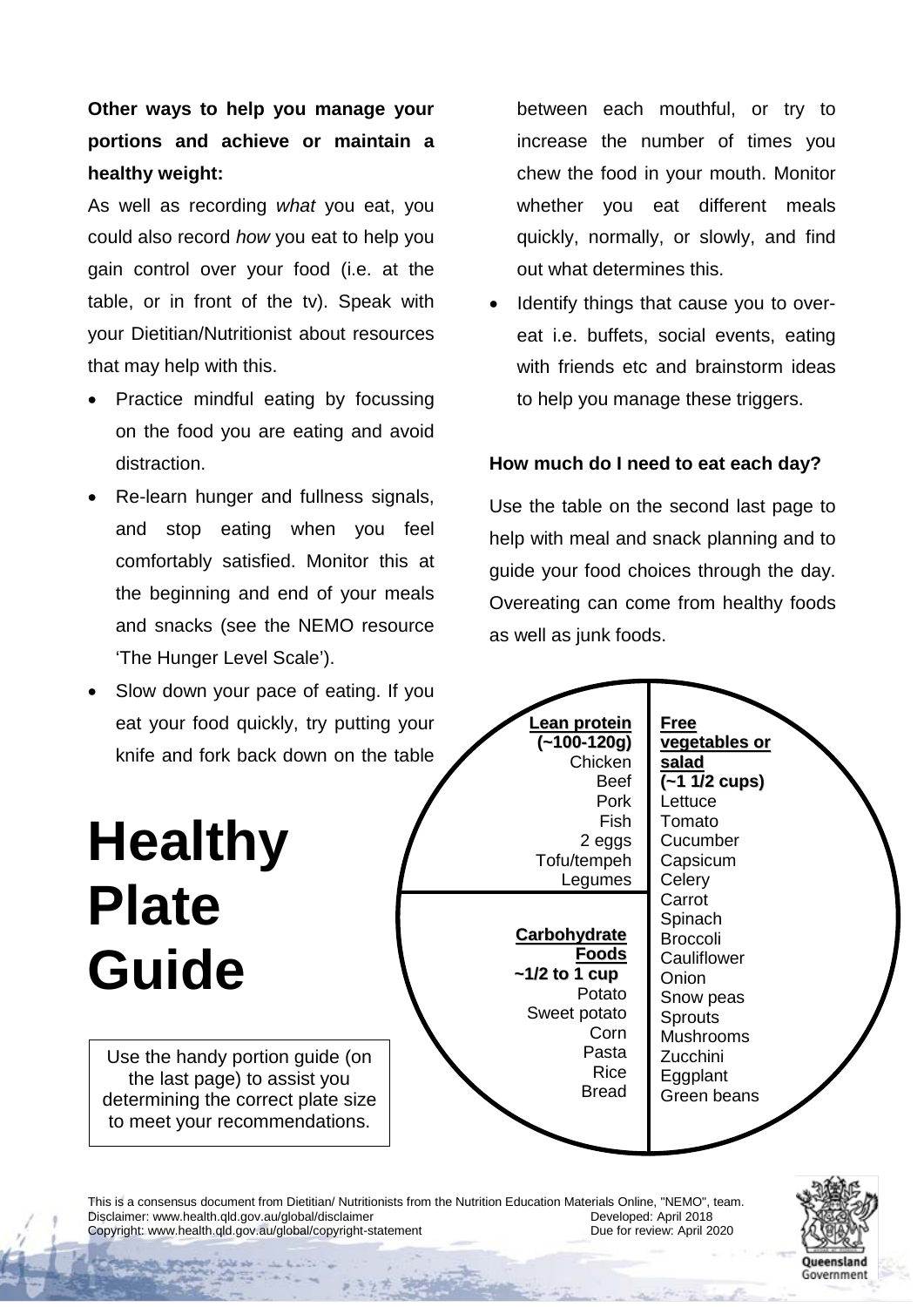### **Daily Portion Guides: What is a serve?**

| $5 - 6$<br>Vegetables and<br>1/2 cup cooked vegetables<br>legumes/beans<br>$\frac{1}{2}$ cup cooked, dried or canned beans, peas or lentils<br>1 cup green leafy or raw salad vegetables<br>$\frac{1}{2}$ cup sweet corn<br>1/2 medium potato or other starchy vegetables (sweet potato,<br>taro or cassava)<br>1 medium tomato<br>$\overline{2}$<br>Fruit<br>1 medium piece (apple, orange, peach)<br>$\overline{\phantom{0}}$<br>2 small pieces (nectarines, plums, kiwi fruit)<br>$\overline{\phantom{0}}$<br>1 cup diced or canned fruit (no added sugar)<br>$\overline{\phantom{a}}$<br>1/2 cup fruit juice (no added sugar) (occasionally)<br>30g dried fruit (very small handful) (occasionally)<br>$3 - 6$<br>1 slice (40g) of bread or $\frac{1}{2}$ (40g) bread roll or flat bread<br>Grain (cereal)<br>$\overline{\phantom{0}}$<br>$\frac{1}{2}$ (75-120g) cup cooked rice, pasta, noodles, barley,<br>foods<br>buckwheat, semolina, polenta, bulgur or quinoa<br>2/3 cup (30g) cereal flakes<br>1⁄4 (30g) cup muesli<br>$\frac{1}{2}$ cup (120g) cooked porridge<br>1 (60g) crumpet<br>1 small (35g) English muffin or scone<br>$2\frac{1}{2} - 4$<br>1 cup (250ml) fresh, UHT, or reconstituted powdered milk<br>Milk, yoghurt,<br>$\overline{\phantom{a}}$<br>cheese and/or<br>1 cup (250ml) soy, rice or other cereal drink with added calcium<br>$\overline{\phantom{0}}$<br>$\frac{1}{2}$ cup (120ml) evaporated milk<br>alternatives<br>$\qquad \qquad -$<br>Choose low fat<br>2 slices (40g) of hard cheese<br>$\qquad \qquad -$ |
|-----------------------------------------------------------------------------------------------------------------------------------------------------------------------------------------------------------------------------------------------------------------------------------------------------------------------------------------------------------------------------------------------------------------------------------------------------------------------------------------------------------------------------------------------------------------------------------------------------------------------------------------------------------------------------------------------------------------------------------------------------------------------------------------------------------------------------------------------------------------------------------------------------------------------------------------------------------------------------------------------------------------------------------------------------------------------------------------------------------------------------------------------------------------------------------------------------------------------------------------------------------------------------------------------------------------------------------------------------------------------------------------------------------------------------------------------------------------------------------------------------------------------------------------------------|
|                                                                                                                                                                                                                                                                                                                                                                                                                                                                                                                                                                                                                                                                                                                                                                                                                                                                                                                                                                                                                                                                                                                                                                                                                                                                                                                                                                                                                                                                                                                                                     |
|                                                                                                                                                                                                                                                                                                                                                                                                                                                                                                                                                                                                                                                                                                                                                                                                                                                                                                                                                                                                                                                                                                                                                                                                                                                                                                                                                                                                                                                                                                                                                     |
|                                                                                                                                                                                                                                                                                                                                                                                                                                                                                                                                                                                                                                                                                                                                                                                                                                                                                                                                                                                                                                                                                                                                                                                                                                                                                                                                                                                                                                                                                                                                                     |
|                                                                                                                                                                                                                                                                                                                                                                                                                                                                                                                                                                                                                                                                                                                                                                                                                                                                                                                                                                                                                                                                                                                                                                                                                                                                                                                                                                                                                                                                                                                                                     |
|                                                                                                                                                                                                                                                                                                                                                                                                                                                                                                                                                                                                                                                                                                                                                                                                                                                                                                                                                                                                                                                                                                                                                                                                                                                                                                                                                                                                                                                                                                                                                     |
|                                                                                                                                                                                                                                                                                                                                                                                                                                                                                                                                                                                                                                                                                                                                                                                                                                                                                                                                                                                                                                                                                                                                                                                                                                                                                                                                                                                                                                                                                                                                                     |
|                                                                                                                                                                                                                                                                                                                                                                                                                                                                                                                                                                                                                                                                                                                                                                                                                                                                                                                                                                                                                                                                                                                                                                                                                                                                                                                                                                                                                                                                                                                                                     |
|                                                                                                                                                                                                                                                                                                                                                                                                                                                                                                                                                                                                                                                                                                                                                                                                                                                                                                                                                                                                                                                                                                                                                                                                                                                                                                                                                                                                                                                                                                                                                     |
|                                                                                                                                                                                                                                                                                                                                                                                                                                                                                                                                                                                                                                                                                                                                                                                                                                                                                                                                                                                                                                                                                                                                                                                                                                                                                                                                                                                                                                                                                                                                                     |
|                                                                                                                                                                                                                                                                                                                                                                                                                                                                                                                                                                                                                                                                                                                                                                                                                                                                                                                                                                                                                                                                                                                                                                                                                                                                                                                                                                                                                                                                                                                                                     |
|                                                                                                                                                                                                                                                                                                                                                                                                                                                                                                                                                                                                                                                                                                                                                                                                                                                                                                                                                                                                                                                                                                                                                                                                                                                                                                                                                                                                                                                                                                                                                     |
|                                                                                                                                                                                                                                                                                                                                                                                                                                                                                                                                                                                                                                                                                                                                                                                                                                                                                                                                                                                                                                                                                                                                                                                                                                                                                                                                                                                                                                                                                                                                                     |
|                                                                                                                                                                                                                                                                                                                                                                                                                                                                                                                                                                                                                                                                                                                                                                                                                                                                                                                                                                                                                                                                                                                                                                                                                                                                                                                                                                                                                                                                                                                                                     |
|                                                                                                                                                                                                                                                                                                                                                                                                                                                                                                                                                                                                                                                                                                                                                                                                                                                                                                                                                                                                                                                                                                                                                                                                                                                                                                                                                                                                                                                                                                                                                     |
|                                                                                                                                                                                                                                                                                                                                                                                                                                                                                                                                                                                                                                                                                                                                                                                                                                                                                                                                                                                                                                                                                                                                                                                                                                                                                                                                                                                                                                                                                                                                                     |
|                                                                                                                                                                                                                                                                                                                                                                                                                                                                                                                                                                                                                                                                                                                                                                                                                                                                                                                                                                                                                                                                                                                                                                                                                                                                                                                                                                                                                                                                                                                                                     |
|                                                                                                                                                                                                                                                                                                                                                                                                                                                                                                                                                                                                                                                                                                                                                                                                                                                                                                                                                                                                                                                                                                                                                                                                                                                                                                                                                                                                                                                                                                                                                     |
|                                                                                                                                                                                                                                                                                                                                                                                                                                                                                                                                                                                                                                                                                                                                                                                                                                                                                                                                                                                                                                                                                                                                                                                                                                                                                                                                                                                                                                                                                                                                                     |
|                                                                                                                                                                                                                                                                                                                                                                                                                                                                                                                                                                                                                                                                                                                                                                                                                                                                                                                                                                                                                                                                                                                                                                                                                                                                                                                                                                                                                                                                                                                                                     |
|                                                                                                                                                                                                                                                                                                                                                                                                                                                                                                                                                                                                                                                                                                                                                                                                                                                                                                                                                                                                                                                                                                                                                                                                                                                                                                                                                                                                                                                                                                                                                     |
|                                                                                                                                                                                                                                                                                                                                                                                                                                                                                                                                                                                                                                                                                                                                                                                                                                                                                                                                                                                                                                                                                                                                                                                                                                                                                                                                                                                                                                                                                                                                                     |
|                                                                                                                                                                                                                                                                                                                                                                                                                                                                                                                                                                                                                                                                                                                                                                                                                                                                                                                                                                                                                                                                                                                                                                                                                                                                                                                                                                                                                                                                                                                                                     |
|                                                                                                                                                                                                                                                                                                                                                                                                                                                                                                                                                                                                                                                                                                                                                                                                                                                                                                                                                                                                                                                                                                                                                                                                                                                                                                                                                                                                                                                                                                                                                     |
|                                                                                                                                                                                                                                                                                                                                                                                                                                                                                                                                                                                                                                                                                                                                                                                                                                                                                                                                                                                                                                                                                                                                                                                                                                                                                                                                                                                                                                                                                                                                                     |
| varieties<br>$\frac{1}{2}$ cup ricotta<br>$\qquad \qquad -$                                                                                                                                                                                                                                                                                                                                                                                                                                                                                                                                                                                                                                                                                                                                                                                                                                                                                                                                                                                                                                                                                                                                                                                                                                                                                                                                                                                                                                                                                         |
| $\frac{3}{4}$ cup (200g) yoghurt<br>$\qquad \qquad \blacksquare$                                                                                                                                                                                                                                                                                                                                                                                                                                                                                                                                                                                                                                                                                                                                                                                                                                                                                                                                                                                                                                                                                                                                                                                                                                                                                                                                                                                                                                                                                    |
| $2 - 3$<br>65-100g cooked lean meat, chicken, fish<br>Lean meats and<br>$\overline{\phantom{0}}$                                                                                                                                                                                                                                                                                                                                                                                                                                                                                                                                                                                                                                                                                                                                                                                                                                                                                                                                                                                                                                                                                                                                                                                                                                                                                                                                                                                                                                                    |
| 1 cup (150g) cooked or canned legumes/beans<br>poultry, fish,<br>$\overline{\phantom{0}}$                                                                                                                                                                                                                                                                                                                                                                                                                                                                                                                                                                                                                                                                                                                                                                                                                                                                                                                                                                                                                                                                                                                                                                                                                                                                                                                                                                                                                                                           |
| eggs, tofu, nuts<br>2 large eggs<br>$\qquad \qquad -$                                                                                                                                                                                                                                                                                                                                                                                                                                                                                                                                                                                                                                                                                                                                                                                                                                                                                                                                                                                                                                                                                                                                                                                                                                                                                                                                                                                                                                                                                               |
| and seeds,<br>30g nuts, seeds, peanut paste or tahini                                                                                                                                                                                                                                                                                                                                                                                                                                                                                                                                                                                                                                                                                                                                                                                                                                                                                                                                                                                                                                                                                                                                                                                                                                                                                                                                                                                                                                                                                               |
| legumes/beans<br>170g tofu                                                                                                                                                                                                                                                                                                                                                                                                                                                                                                                                                                                                                                                                                                                                                                                                                                                                                                                                                                                                                                                                                                                                                                                                                                                                                                                                                                                                                                                                                                                          |
| $2 - 4$<br>1 teaspoon (tsp) oil/butter/margarine<br>Healthy fats and                                                                                                                                                                                                                                                                                                                                                                                                                                                                                                                                                                                                                                                                                                                                                                                                                                                                                                                                                                                                                                                                                                                                                                                                                                                                                                                                                                                                                                                                                |
| oils<br>2 tsp cream/sour cream/mayo                                                                                                                                                                                                                                                                                                                                                                                                                                                                                                                                                                                                                                                                                                                                                                                                                                                                                                                                                                                                                                                                                                                                                                                                                                                                                                                                                                                                                                                                                                                 |
| Include use in<br>2 tsp peanut butter                                                                                                                                                                                                                                                                                                                                                                                                                                                                                                                                                                                                                                                                                                                                                                                                                                                                                                                                                                                                                                                                                                                                                                                                                                                                                                                                                                                                                                                                                                               |
| cooking<br>1/8 avocado                                                                                                                                                                                                                                                                                                                                                                                                                                                                                                                                                                                                                                                                                                                                                                                                                                                                                                                                                                                                                                                                                                                                                                                                                                                                                                                                                                                                                                                                                                                              |
| $0 - 2$<br>1 Tablespoon (Tbsp) (20 g) butter<br>Discretionary                                                                                                                                                                                                                                                                                                                                                                                                                                                                                                                                                                                                                                                                                                                                                                                                                                                                                                                                                                                                                                                                                                                                                                                                                                                                                                                                                                                                                                                                                       |
| 1 Tbsp jam/honey<br>choices<br>$\overline{\phantom{a}}$                                                                                                                                                                                                                                                                                                                                                                                                                                                                                                                                                                                                                                                                                                                                                                                                                                                                                                                                                                                                                                                                                                                                                                                                                                                                                                                                                                                                                                                                                             |
| 3 crackers (e.g. Jatz, Ritz) or 2-3 sweet biscuits (e.g. Nice)<br>$\overline{\phantom{a}}$                                                                                                                                                                                                                                                                                                                                                                                                                                                                                                                                                                                                                                                                                                                                                                                                                                                                                                                                                                                                                                                                                                                                                                                                                                                                                                                                                                                                                                                          |
| $\frac{1}{2}$ cupcake or 1/3 large muffin                                                                                                                                                                                                                                                                                                                                                                                                                                                                                                                                                                                                                                                                                                                                                                                                                                                                                                                                                                                                                                                                                                                                                                                                                                                                                                                                                                                                                                                                                                           |
| About 5-6 small lollies                                                                                                                                                                                                                                                                                                                                                                                                                                                                                                                                                                                                                                                                                                                                                                                                                                                                                                                                                                                                                                                                                                                                                                                                                                                                                                                                                                                                                                                                                                                             |
| 2 scoops ice cream                                                                                                                                                                                                                                                                                                                                                                                                                                                                                                                                                                                                                                                                                                                                                                                                                                                                                                                                                                                                                                                                                                                                                                                                                                                                                                                                                                                                                                                                                                                                  |
| Fun size chocolate bar/ 6 squares<br>$\overline{\phantom{a}}$                                                                                                                                                                                                                                                                                                                                                                                                                                                                                                                                                                                                                                                                                                                                                                                                                                                                                                                                                                                                                                                                                                                                                                                                                                                                                                                                                                                                                                                                                       |
| 1/3 commercial meat pie or pastie (individual size)                                                                                                                                                                                                                                                                                                                                                                                                                                                                                                                                                                                                                                                                                                                                                                                                                                                                                                                                                                                                                                                                                                                                                                                                                                                                                                                                                                                                                                                                                                 |
| 12 hot chips<br>$\overline{\phantom{a}}$                                                                                                                                                                                                                                                                                                                                                                                                                                                                                                                                                                                                                                                                                                                                                                                                                                                                                                                                                                                                                                                                                                                                                                                                                                                                                                                                                                                                                                                                                                            |
| 200 mL wine OR 400 mL regular beer OR 600 mL light beer OR                                                                                                                                                                                                                                                                                                                                                                                                                                                                                                                                                                                                                                                                                                                                                                                                                                                                                                                                                                                                                                                                                                                                                                                                                                                                                                                                                                                                                                                                                          |
| 60 mL spirits                                                                                                                                                                                                                                                                                                                                                                                                                                                                                                                                                                                                                                                                                                                                                                                                                                                                                                                                                                                                                                                                                                                                                                                                                                                                                                                                                                                                                                                                                                                                       |

Note: The number of serves per day may change depending on your age, gender and disease state as per the Australian Guidelines to Healthy Eating. Your Dietitian will work out your recommended serves per day. Visit https://www.eatforhealth.gov.au